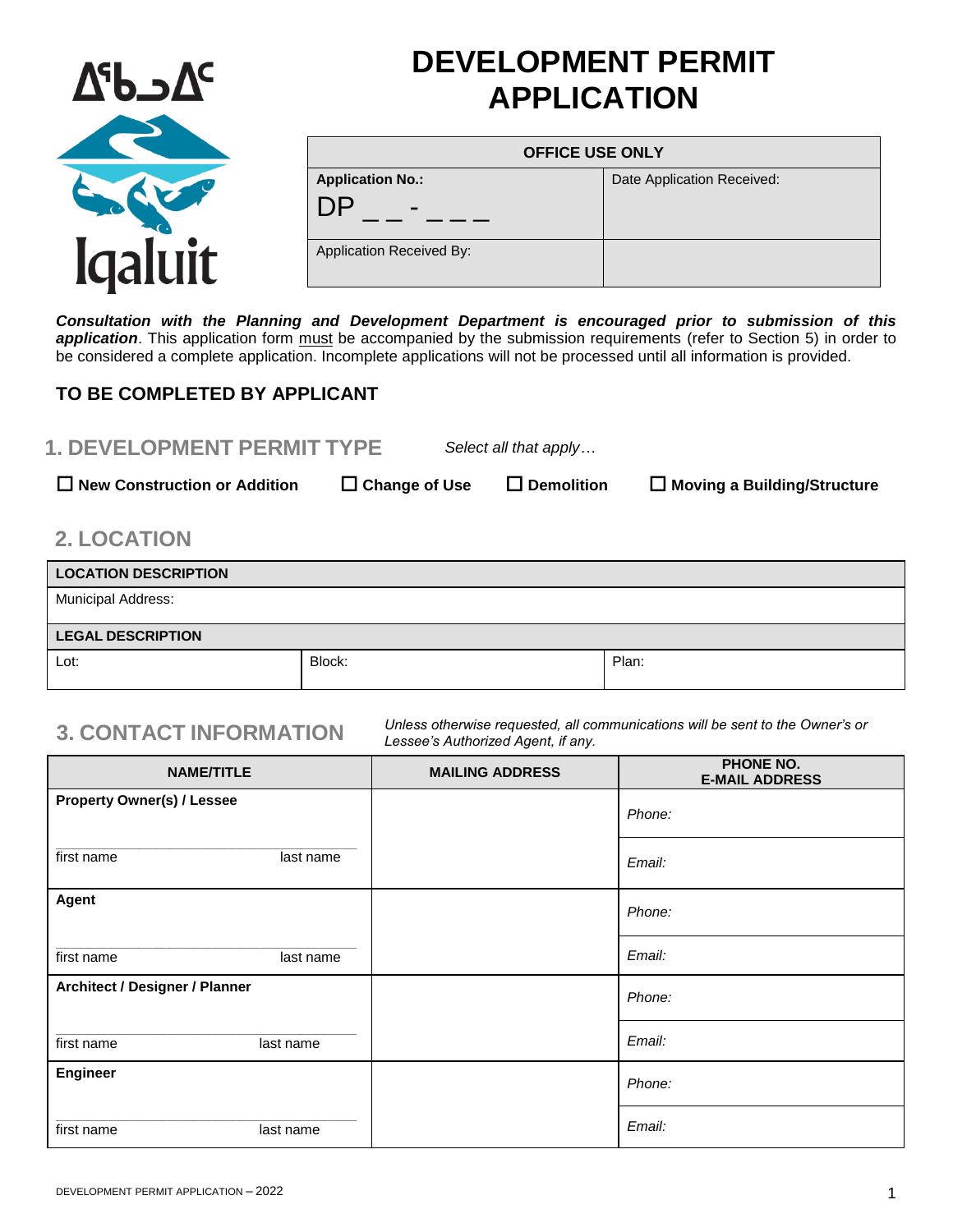# **4. DESCRIPTION OF PROPERTY**

| <b>DESCRIPTION OF PROPERTY</b>              |                             |                                                                       |  |  |
|---------------------------------------------|-----------------------------|-----------------------------------------------------------------------|--|--|
| Planning Information                        | General Plan Designation:   |                                                                       |  |  |
|                                             | Zoning Category:            |                                                                       |  |  |
| Description                                 | Lot Frontage (m):           |                                                                       |  |  |
|                                             | Lot Area ( $m2$ or ha):     |                                                                       |  |  |
| Type of Servicing                           | Water Supply (check one)    | $\Box$ Trucked services<br>$\Box$ Piped system<br>OR.                 |  |  |
|                                             | Sewage Disposal (check one) | <b>Trucked services</b><br>$\Box$ Piped system<br><b>OR</b><br>$\Box$ |  |  |
| Existing Use(s) on the Property:            |                             |                                                                       |  |  |
| Year of Construction of Existing Buildings: |                             |                                                                       |  |  |
| Date of Acquisition/Lease:                  |                             |                                                                       |  |  |

# **5. DESCRIPTION OF PROPSAL**

| <b>DESCRIPTION OF PROPOSAL</b>                                                                                               |                     |                 |                 |  |                      |
|------------------------------------------------------------------------------------------------------------------------------|---------------------|-----------------|-----------------|--|----------------------|
| Type of development proposed:                                                                                                | $\Box$ New Building | □ Change of Use | $\Box$ Addition |  | □ Demolition□ Moving |
| Briefly describe the proposed development:                                                                                   |                     |                 |                 |  |                      |
|                                                                                                                              |                     |                 |                 |  |                      |
|                                                                                                                              |                     |                 |                 |  |                      |
|                                                                                                                              |                     |                 |                 |  |                      |
|                                                                                                                              |                     |                 |                 |  |                      |
| Provide site information                                                                                                     |                     | <b>Existing</b> | Proposed        |  | <b>TOTAL</b>         |
| Gross Floor Area (Residential) in m <sup>2</sup>                                                                             |                     |                 |                 |  |                      |
| Gross Floor Area (Commercial) in m <sup>2</sup>                                                                              |                     |                 |                 |  |                      |
| Gross Floor Area (Institutional) in m <sup>2</sup>                                                                           |                     |                 |                 |  |                      |
| Gross Floor Area (Industrial) in m <sup>2</sup>                                                                              |                     |                 |                 |  |                      |
| Building Height (m)                                                                                                          |                     |                 |                 |  |                      |
| <b>Building Height (storeys)</b>                                                                                             |                     |                 |                 |  |                      |
| Housing Units (#)                                                                                                            |                     |                 |                 |  |                      |
| Parking Spaces (#)                                                                                                           |                     |                 |                 |  |                      |
| Proposed Yard Setbacks:                                                                                                      |                     |                 |                 |  |                      |
| Front:<br>Rear:                                                                                                              |                     | Side:           |                 |  | Side:                |
| Is development to be phased?<br>$\square$ Yes<br>$\square$ No<br>IF YES, Number of phases:                                   |                     |                 |                 |  |                      |
| Value of Construction (including materials and labour):                                                                      |                     |                 |                 |  |                      |
| Anticipated date for start of construction:                                                                                  |                     |                 |                 |  |                      |
| Estimated date for completion of construction:                                                                               |                     |                 |                 |  |                      |
| <b>Loss or Addition of Housing Units:</b>                                                                                    |                     |                 |                 |  |                      |
| Will this application result in the loss or addition of housing units?<br>$\Box$ LOSS<br>$\Box$ ADDITION<br>$\Box$ NO CHANGE |                     |                 |                 |  |                      |
| Please indicate the number of housing units that will be lost or added: _                                                    |                     |                 |                 |  |                      |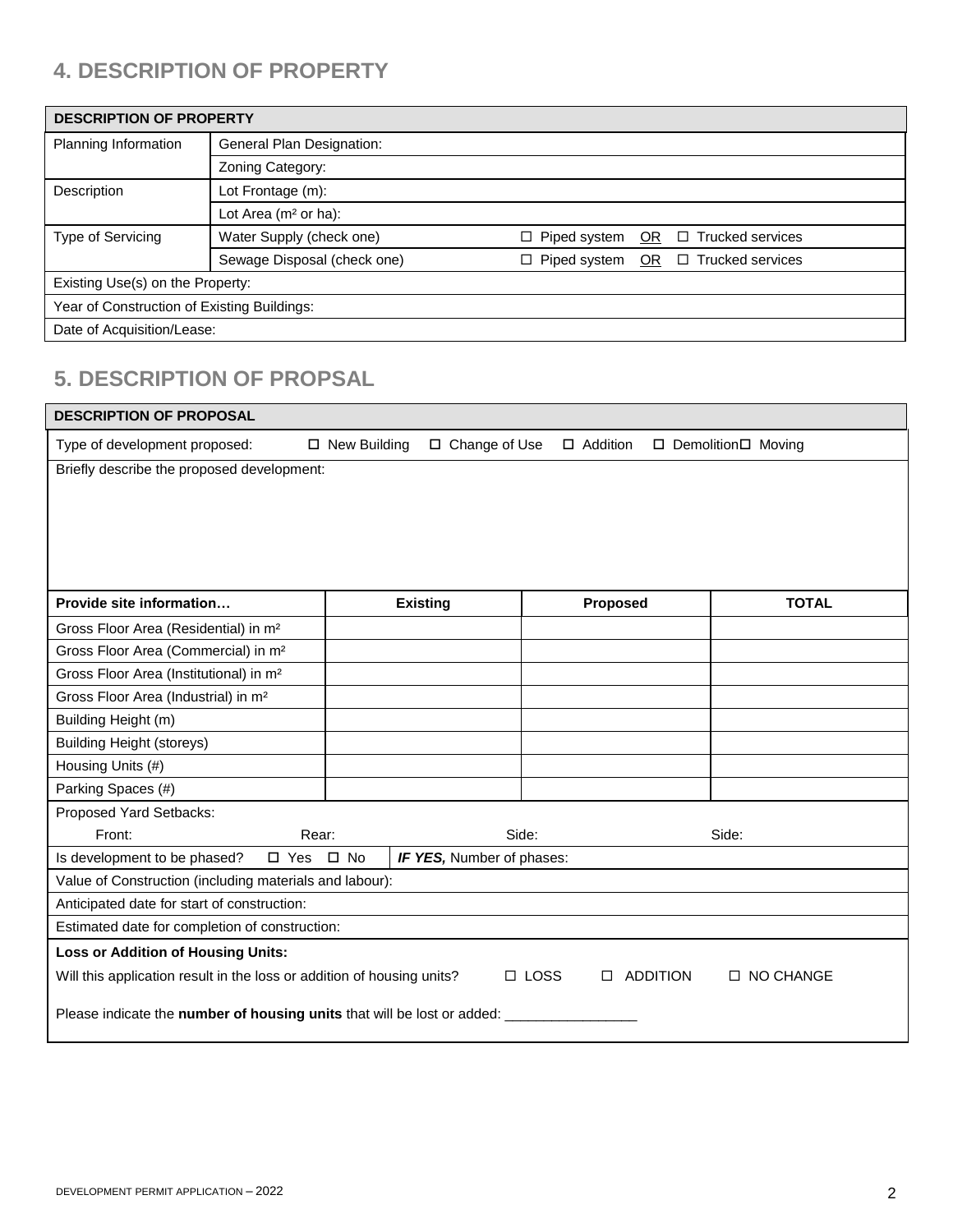# **6. SUBMISSION REQUIREMENTS**

|           | IS YOUR APPLICATION COMPLETE? Make sure you have included all of the required plans and studies listed below.<br>Electronic submission of plans and studies is preferred.                                                |  |  |
|-----------|--------------------------------------------------------------------------------------------------------------------------------------------------------------------------------------------------------------------------|--|--|
|           | <b>APPLICATION FEE</b>                                                                                                                                                                                                   |  |  |
| $\bullet$ | Application Fee (refer to Section 7)                                                                                                                                                                                     |  |  |
|           | <b>REQUIRED PLANS</b>                                                                                                                                                                                                    |  |  |
|           | Site Plan - Scale of 1:500 or greater (PDF 11 x 17 format)                                                                                                                                                               |  |  |
| ٠         | Legal description of the property                                                                                                                                                                                        |  |  |
| ٠         | North arrow                                                                                                                                                                                                              |  |  |
| ٠         | Footprints for all existing and proposed buildings, fences and other structures                                                                                                                                          |  |  |
| ٠         | Lot dimensions                                                                                                                                                                                                           |  |  |
| ٠         | Setback distances for all buildings to property lines                                                                                                                                                                    |  |  |
| ٠         | Vehicle access (e.g. driveways), parking and loading facilities                                                                                                                                                          |  |  |
| ٠         | Existing and proposed drainage ditches, culverts (including length and diameter) and the direction of positive drainage                                                                                                  |  |  |
| ٠         | Utility installations (e.g. oil tanks, electricity/light poles, access vaults and sewer/water pipes) and garbage enclosures                                                                                              |  |  |
| ٠         | Areas of tundra retention vs. gravel fill                                                                                                                                                                                |  |  |
| ٠         | Snow Piling Areas (only required for developments greater than 500 m <sup>2</sup> )                                                                                                                                      |  |  |
| ٠         | Landscaping Detail (only required for developments greater than 6 dwelling units or 1,000 m <sup>2</sup> )                                                                                                               |  |  |
|           | Elevation Plans - Scale of 1:100 or greater (PDF 11 x 17 format)                                                                                                                                                         |  |  |
| ٠         | Dimensions of each building façade, plus height of building measured from average grade                                                                                                                                  |  |  |
| ٠         | Wind gap beneath the building (typically 0.5 metres minimum or as recommended in Snow & Wind Study)                                                                                                                      |  |  |
| ٠         | Positions and size of window and door openings                                                                                                                                                                           |  |  |
| ٠         | Roof lines, projections and floor elevations                                                                                                                                                                             |  |  |
| ٠         | Type & colour of exterior materials (only for developments in the Core Area)                                                                                                                                             |  |  |
| ٠         | Location of affixed lighting (if applicable)                                                                                                                                                                             |  |  |
|           | Floor Plans - Scale of 1:100 or greater (PDF 11 x 17 format) (not required for small accessory buildings or porch/deck additions)                                                                                        |  |  |
| ٠         | Layout of each level, including the use of each room                                                                                                                                                                     |  |  |
| $\bullet$ | Gross floor area (GFA) for each use (non-residential) and/or each dwelling unit (residential)                                                                                                                            |  |  |
|           | 3-D Rendering (only required for developments greater than 1,000 m <sup>2</sup> in the Core Area)                                                                                                                        |  |  |
|           | Coloured three-dimensional rendering, photo simulation or model of the project                                                                                                                                           |  |  |
|           | Grading & Drainage Plan (at the request of the Development Officer - typically required for developments greater than 1,000 $m^2$ or<br>where there are significant slopes on the site)                                  |  |  |
| $\bullet$ | Existing and finished grades                                                                                                                                                                                             |  |  |
|           | Retaining wall and heights (if applicable)                                                                                                                                                                               |  |  |
|           | Length and diameter of culverts                                                                                                                                                                                          |  |  |
| ٠         | Direction of drainage, diverted to municipal drainage ditch or acceptable natural system                                                                                                                                 |  |  |
|           | <b>REQUIRED STUDIES</b>                                                                                                                                                                                                  |  |  |
|           | Snow & Wind Study (may be required for developments greater than 1,000 m <sup>2</sup> or as directed by the Development Officer)                                                                                         |  |  |
|           | Assess site, development information and meteorological data<br>Identify the snow drifting and wind impacts of the proposed development on pedestrians, surrounding properties and the<br>functioning of the site itself |  |  |

Propose changes to the development and/or mitigation measures to reduce or eliminate negative impacts of snow drifting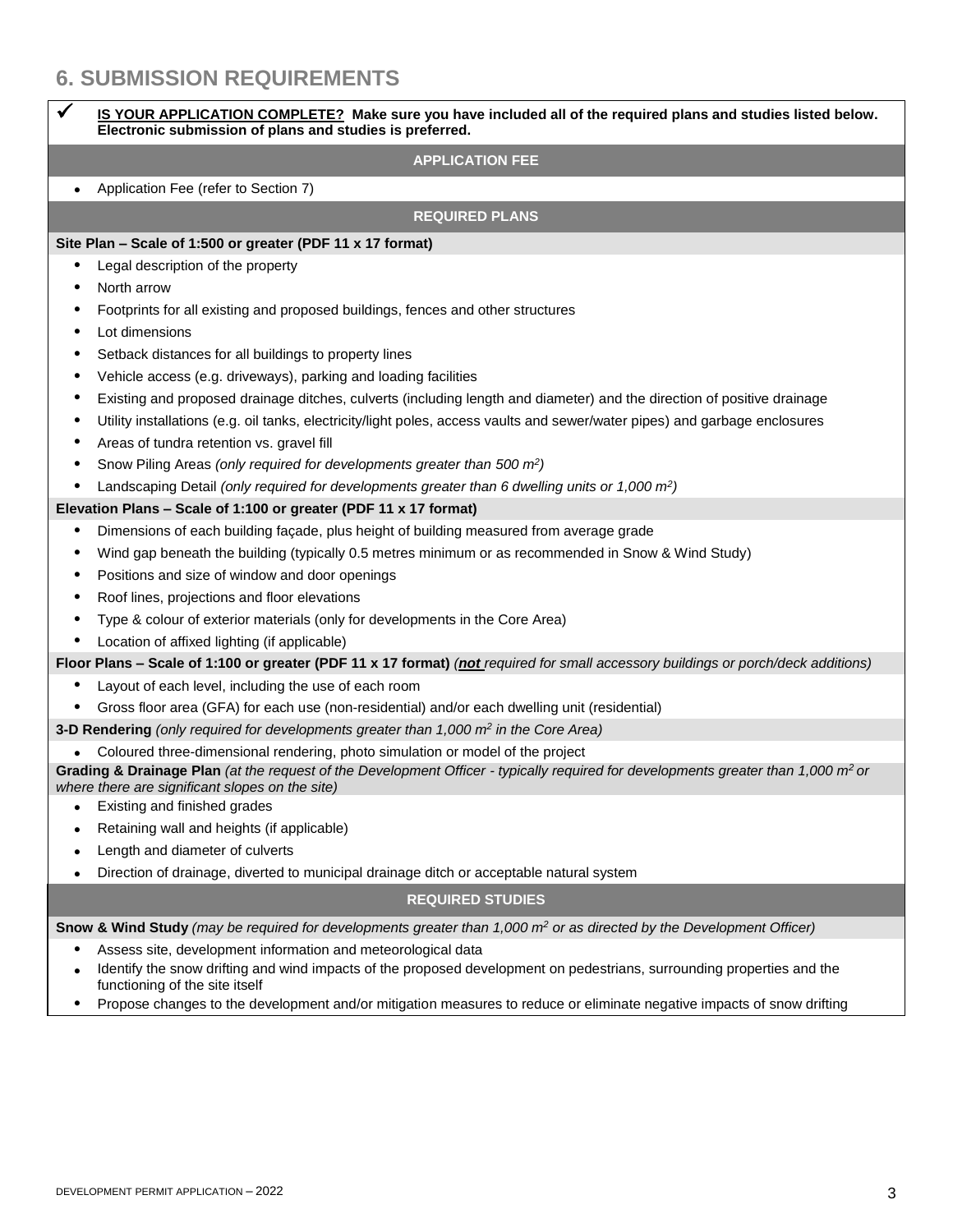#### **Servicing Study – Piped Services** *(at the request of the Engineering & Public Works Department)*

- Identify the development's anticipated water demand and sewage outflow. Water demand must include fire protection requirements as per the City's municipal design guidelines
- Determine whether the existing water, sewer, and fire protection infrastructure will support the proposed development without further, unplanned upgrades
- Conduct fire flow testing in order to validate existing water servicing conditions
- Indicate the proposed location for connection to piped services (access vault)
- Identify mitigation measures and/or alternative servicing and/or interim servicing solutions as required
- Servicing report will be endorsed and stamped by a licensed professional engineer

**CEPTED (Crime Prevention Through Environmental Design) Report** *(may be required for developments greater than 3,000 m<sup>2</sup> )*

 $\bullet$ Demonstrate how the buildings, structures and site will be designed to achieve natural surveillance, manage access throughout the property and delineate public versus private space

**Traffic Study** *(may be required for developments greater than 2,000 m<sup>2</sup>and/or where significant traffic impacts are anticipated)*

- Assess site, context and identify an appropriate study area
- Examine existing conditions in the study area including traffic volumes, network capacity, pedestrian facilities, snowmobile trails and existing traffic control devices
- Forecast the volume and dispersion of vehicular and pedestrian traffic generated in the study area by the proposed development
- Identify improved, new, or modified transportation infrastructure required in the study area as a result of the development

#### **DEMOLITION PERMIT**

- A scaled site plan demonstrating the location of the building(s) proposed to be demolished and all other buildings on the lot;
- A mortgage approval letter, if for mortgaging purposes, approval is required from any other parties

### **MOVING PERMIT**

- A scaled site plan demonstrating the location of the building(s) proposed to be moved and all other buildings on the lot;
- A mortgage approval letter, if for mortgaging purposes, approval is required from any other parties

### **7. APPLICATION FEE SCHEDULE** *(Fees & Charges By-law, as amended)*

| <b>Development Permit Type</b>                                                                                   | <b>Fee Amount</b>                                                   |
|------------------------------------------------------------------------------------------------------------------|---------------------------------------------------------------------|
| Residential: 1 to 6 dwelling units                                                                               | \$600.00 for 1 unit + \$350 for each additional<br>unit             |
| Residential: more than 6 dwelling units                                                                          | $$2,350.00 + $150$ for each additional unit<br>greater than 6 units |
| Non-residential: less than 500 $m2$ (GFA)                                                                        | \$2,000.00                                                          |
| Non-residential: between 500 m <sup>2</sup> (GFA) and 1,000 m2 (GFA)                                             | \$3,500.00                                                          |
| Non-residential: greater than 1,000 $m^2$ (GFA) and 2,000 $m^2$ (GFA)                                            | \$3,500.00 + \$10.00 for each $m^2$ in excess of<br>1,000m2         |
| Dwelling units in a non-residential building                                                                     | Applicable "non-residential" fee + \$150 per unit                   |
| Residential addition (where no existing Development Permit)                                                      | \$300.00                                                            |
| Addition of or enclosure of steps, patio or deck                                                                 | \$100.00                                                            |
| Accessory structure, including sign, or building less than 40m <sup>2</sup> (GFA)                                | \$100.00                                                            |
| Accessory structure or building that requires Council approval                                                   | \$700.00                                                            |
| Change of Use - MINOR - to a home-based business, secondary suite or<br>similar change of use                    | \$200.00                                                            |
| Change of Use - MAJOR - if deemed major by the Development Officer and<br>no existing Development Permit on file | \$500.00                                                            |
| Amendment to Development Permit - MINOR (Staff Decision & where<br>Development Officer deems minor)              | \$500.00 or 50% of new application cost,<br>whichever is less       |
| Amendment to Development Permit - MAJOR (Council Decision & where<br>Development Officer deems major)            | \$1,200.00 or 50% of new application cost,<br>whichever is less     |